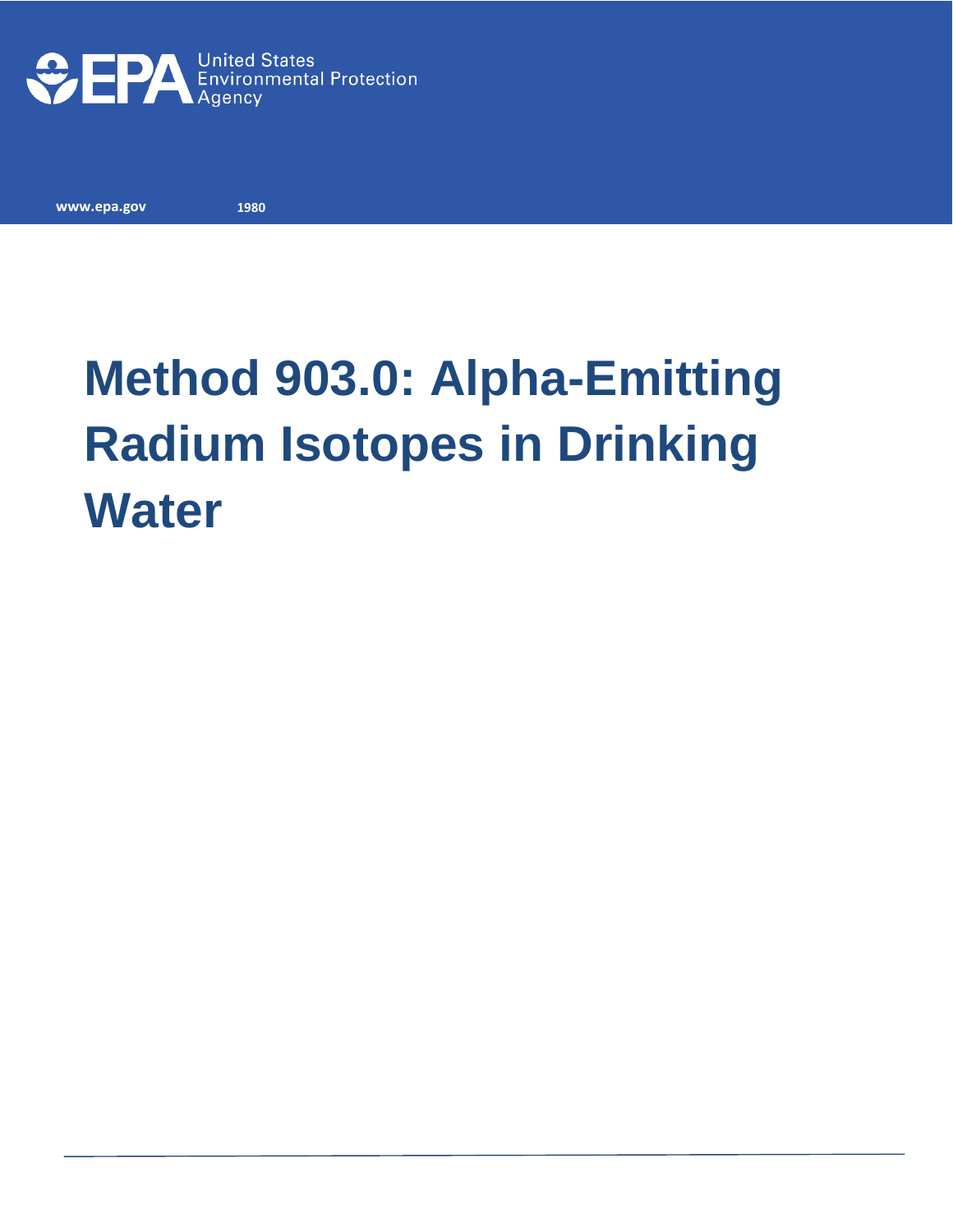## **SECTION 6 ALPHA-EMITTING RADIUM ISOTOPES IN DRINKING WATER METHOD 903.0**

#### **1.0 Scope and Application**

- **1.1** This method covers the measurement of the total soluble alpha emitting radioisotopes of radium, namely radium-223, radium-224 and radium-226 in drinking water. Part 141 of the Interim Primary Drinking Water Regulations, Federal Register, July 9, 1976, has promulgated the maximum contaminant levels of radium-226 plus radium-228 (see Method 904.0) not to exceed 5 pCi/L.
- **1.2** Although the method does not always give an accurate measurement of the radium-226 content of the sample (when other radium alpha emitters are present), it can be used to screen samples. When the total radium alpha activity of a drinking water sample is greater than 5 pCi/L, then the radium-226 analysis (method 903.1) is required.
- **1.3** Since this method provides for the separation of radium from other water dissolved solids in the sample, the sensitivity of the method is a function of sample size, reagent and instrument background, counting efficiency and counting time. The National Interim Primary Drinking Water Regulations (NIPDWR) require a sensitivity of measurement of 1  $pCi/L$  for radium-226. Using a low background alpha counting system, liter or more size sample aliquots, and sufficient counting times, the detection limit of 1 pCi/L can easily be met.
- **1.4** Absolute measurement can be made by calibrating the alpha detector with standard radium-226 in the geometry obtained with the final precipitate.

#### **2.0 Summary of Method**

- **2.1** The radium in the drinking water sample is collected by coprecipitation with barium and lead sulfate, and purified by reprecipitation from EDTA solution. Citric acid is added to the drinking water sample to assure that complete interchange occurs before the first precipitation step. The final  $BaSO<sub>4</sub>$  precipitate which includes radium-226, radium-224 and radium-223 is alpha counted to determine the total disintegration rate of the radium isotopes.
- **2.2** The radium activities are counted in an alpha counter where efficiency for determining radium-226 has been calibrated with a standard of known radium-226 activity. By making a correction for the ingrowth of alpha activity in radium-226 for the elapsed time after separation, one can determine radium activity in the sample. Since some daughter ingrowth can occur before the separated radium is counted, it is necessary to make activity corrections for the count rate. A table of ingrowth factors for various times after radium separation it provided. (See Sec. 9.2).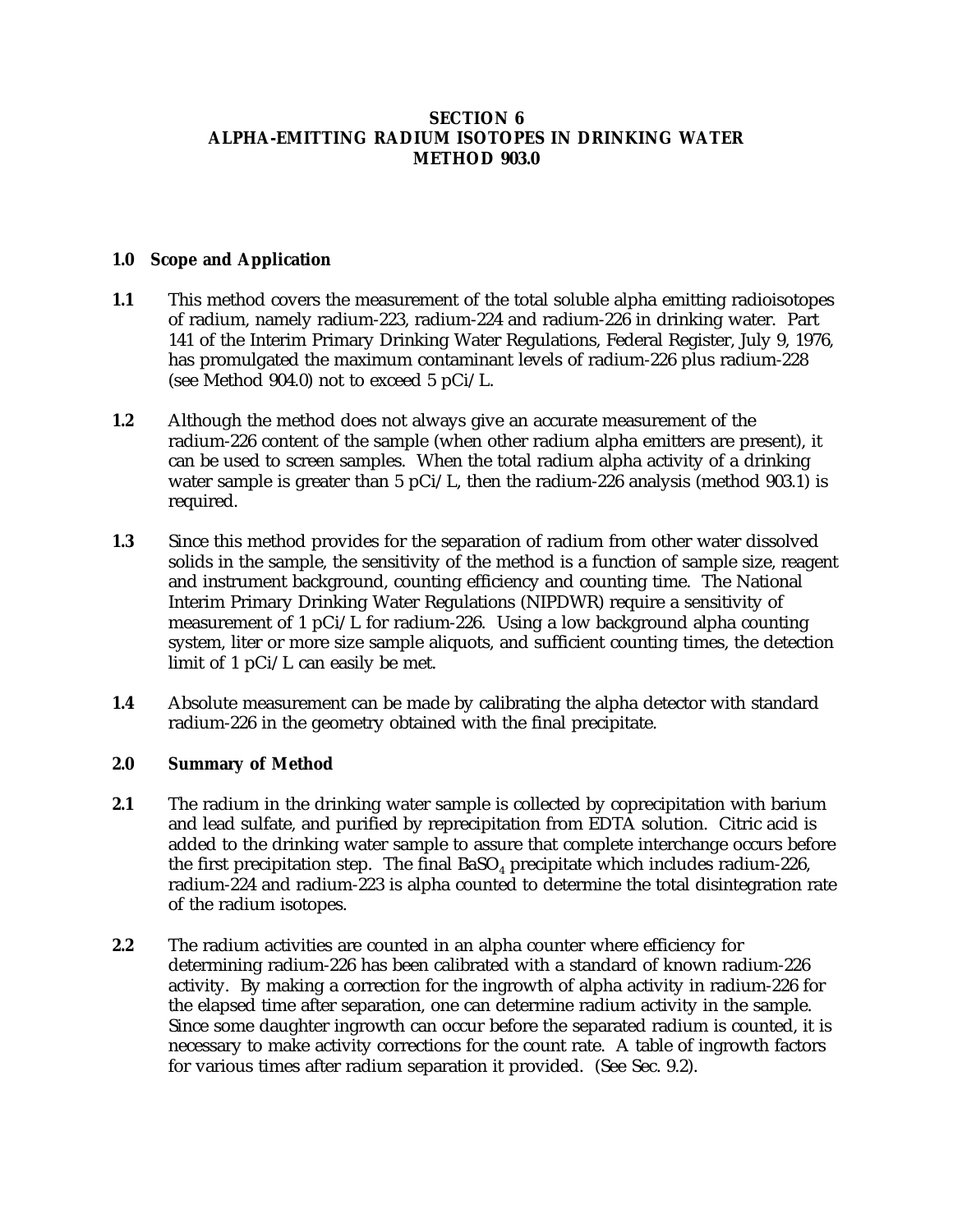## **3.0 Sample Handling and Preservation** - (See Section 3 - Method 900.0)

#### **4.0 Interferences**

- **4.1** Inasmuch as the radiochemical yield of the radium activity is based on the chemical yield of the  $BaSO<sub>4</sub>$  precipitate, the presence of significant natural barium in the sample will result in a falsely high chemical yield.
- **4.2** Radium isotopes are separated from other alpha emitting radionuclides by this method.
- **4.3** The alpha count of the separated radium must be corrected for its partially ingrown alpha emitting daughters.
- **5.0 Apparatus** See Appendix D for details and specifications.
- **5.1** Alpha scintillation or a gas-flow proportional alpha particle counting system with low background (< 1 cpm)
- **5.2** Stainless steel counting planchets
- **5.3** Electric hot plate
- **5.4** Drying oven and/or drying lamp
- **5.5** Glass desiccator
- **5.6** Analytical balance
- **5.7** Centrifuge
- **5.8** Glassware

#### **6.0 Reagents**

- **6.1** Distilled or deionized water.
- **6.2** Acetic acid, 17.4N: glacial CH<sub>3</sub>COOH (conc.), sp.gr. 1.05, 99.8%.
- **6.3** Ammonium Sulfate, 200 mg/mL: Dissolve 20 grams (NH $_{4}$ )<sub>2</sub>SO<sub>4</sub> in a minimum of water and dilute to 100 mL.
- **6.4** Barium carrier, 16 mg/mL, standardized: Dissolve 2.846g BaCl<sub>2</sub>.2H<sub>2</sub>O in water, add 0.5 mL 16N HNO<sub>3</sub>, and dilute to 100 mL with water.

Standardization: (in triplicate)

Pipette 2.0 mL carrier solution into a centrifuge tube containing 15 mL water. Add 1 mL 18N H<sub>2</sub>SO4 with stirring and digest precipitate in a water bath for 10 minutes.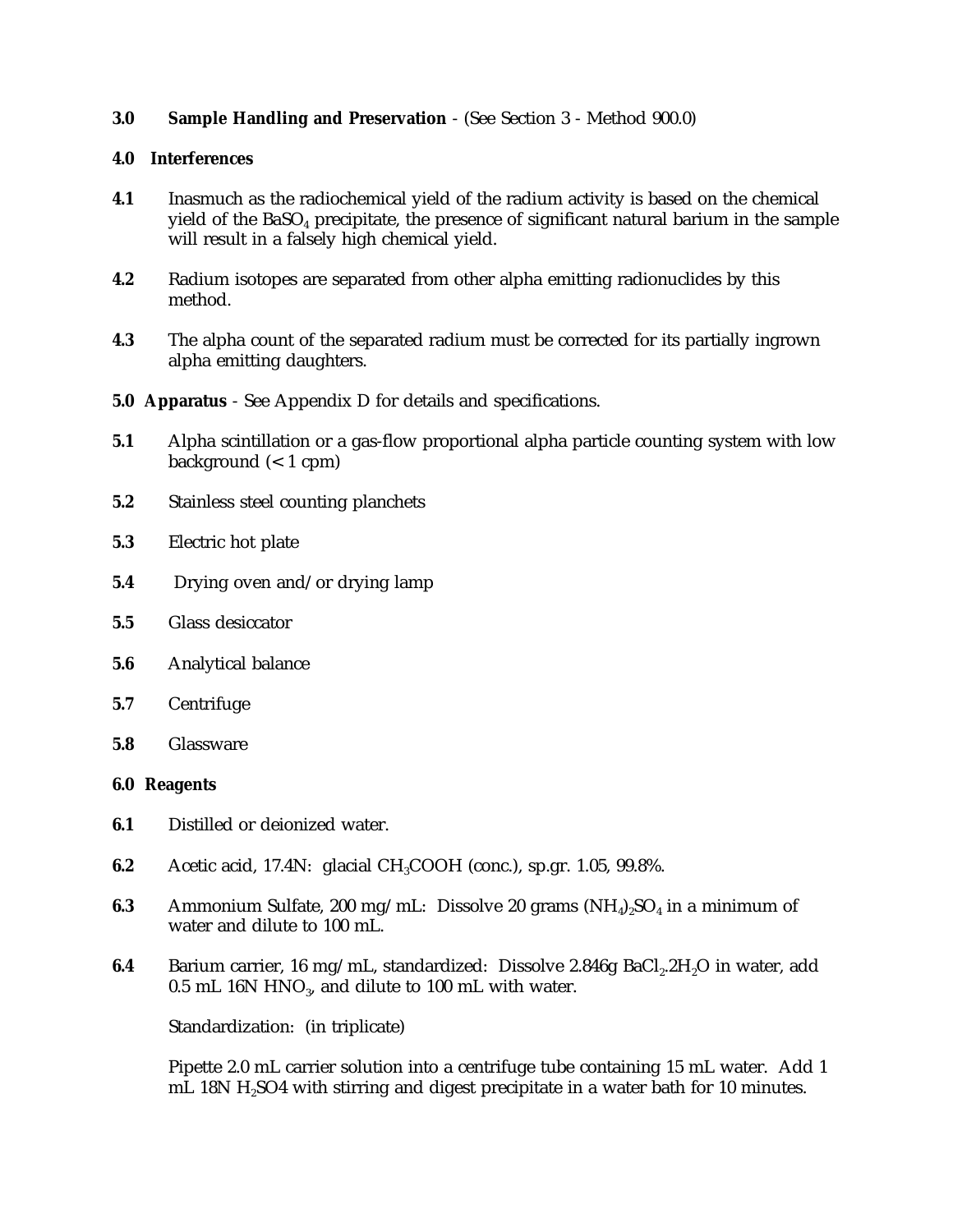Cool, centrifuge and decant the supernatant. Wash precipitate with 15 mL water. Transfer the precipitate to a tared stainless steel planchet with a minimum of water. Dry under infra-red lamp, store in desiccator and weigh as  $BaSO<sub>4</sub>$ .

- **6.5** Citric acid, 1M: Dissolve 19.2g  $C_6H_8O_7H_2O$  in water and dilute to 100 mL.
- **6.6** EDTA reagent, basic, (0.25M): Dissolve 20g NaOH in 750 mL water, heat and slowly add 93g disodium ethylendinitriloacetate dihydrate  $(Na_2C_{10}H_{14}O_8N_2.2H_2O)$ . Heat and stir-until dissolved, filter through course filter paper and dilute to 1 liter.
- **6.7** Lead carrier, 15 mg/ml: Dissolve 2.4g  $Pb(NO<sub>3</sub>)<sub>2</sub>$  in water, add 0.5 mL 16N HNQ and dilute to 100 mL with water.
- **6.8** Sodium hydroxide, 6N: Dissolve 24g NaOH in 80 mL water and dilute to 100 mL
- **6.9** Sulfuric acid, 18N: Cautiously mix 1 volume 36N H<sub>2</sub>SO<sub>4</sub> (conc.) with 1 volume of water.
- **6.10** Sulfuric acid, 0.1N: Mix 1 volume  $18N H<sub>2</sub>SO<sub>4</sub>$  with 179 volumes of water.

#### **7.0 Calibrations**

The counting efficiency for radium alpha particles with barium sulfate carrier present must be determined using a standard (known) radium alpha activity and 32 mg of barium carrier as  $BaSO<sub>4</sub>$  (same carrier amount used with samples). This is done with spiked distilled water samples and the procedure for regular samples is followed. Note the time of the  $Ra$ -BaSO<sub>4</sub> precipitation.

**7.2** The radium-alpha counting efficiency, E, is calculated as follows:

$$
E\ (cpm/dpm) = \frac{C}{AxI}
$$

where:

- $C =$  sample net cpm (gross counts minus background divided by the counting time in minutes).
- $A =$  dpm of radium-226 added to the sample.
- $I =$  ingrowth factor for the elapsed time from Ra-BaSO<sub>4</sub> precipitation to mid-point of counting time.

#### **8.0 Procedure**

**8.1** To a 1000-mL drinking water sample, add 5 mL 1M  $C_6H_8O_7H_2O$ , 1 mL lead carrier, and 2.0 mL barium carrier, and heat to boiling.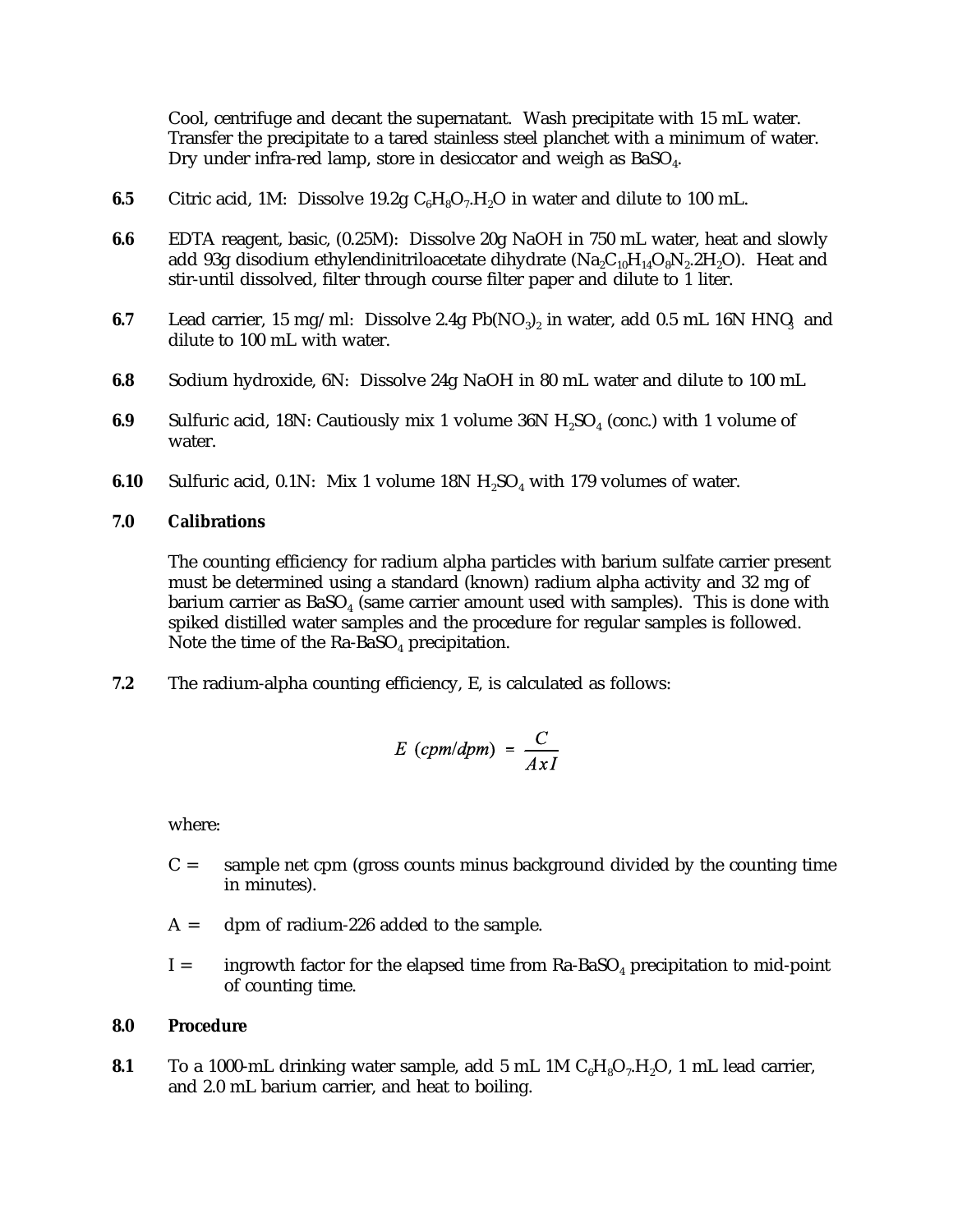- **8.2** Cautiously, with vigorous stirring, add 20 mL 18N H<sub>2</sub>SO<sub>4</sub>. Digest 5 to 10 minutes and let the mixed  $BaSO<sub>4</sub>$ -PbSO<sub>4</sub> precipitate settle overnight. Decant and discard supernate.
- **8.3** Transfer the precipitate to a centrifuge tube with a minimum amount of 0.1N H<sub>2</sub>SO<sub>4</sub>. Centrifuge and discard supernate.
- **8.4** Wash the precipitate twice with 0.1N H<sub>2</sub>SO<sub>4</sub>. Centrifuge and discard washes.
- **8.5** Dissolve the precfpitate by adding 15 mL basic EDTA reagent; heat in a hot water bath and add a few drops 6N NaOH until solution is complete.
- **8.6** Add 1 mL  $(NH_4)_2SO_4$  (200 mg/mL) and stir thoroughly. Add 17.4N CH COOH dropwise until precipitation begins, then add 2 mL extra. Digest 5 to 10 minutes.
- **8.7** Centrifuge, discard the supernate, and record time.

**Note:** At this point, the separation of the BaSO<sub>4</sub> is complete and the radon (and daughters) ingrowth commences. ingrowth commences.

- **8.8** Wash the BaSO<sub>4</sub> precipitate with 15 mL water, centrifuge, and discard wash.
- **8.9** Transfer the precipitate to a tared stainless-steel planchet with a minimum of water, and dry under infra-red lamps.

**Note:** Drying should be rapid but not too vigorous to minimize any loss of radon-222 that has already grown into the precipitate.

- **8.10** Cool, weigh, and store in desiccator.
- **8.11** Count in a gas-flow internal proportional counter or an alpha scintillation counter to determine the alpha activity.

#### **9.0 Calculation**

**9.1** Calculate the radium-226 concentration, D, (which would include any radium-224 and radium-223 that is present) in picocuries per liter as follows:

$$
D = \frac{C}{2.22 \times EVR \times I}
$$

where:

- $C =$  net count rate, cpm
- $E=$  counter efficiency for radium-226 in BaSO<sub>4</sub> predetermined for this procedure (see Sec. 7.2).
- $V =$  liters of sample used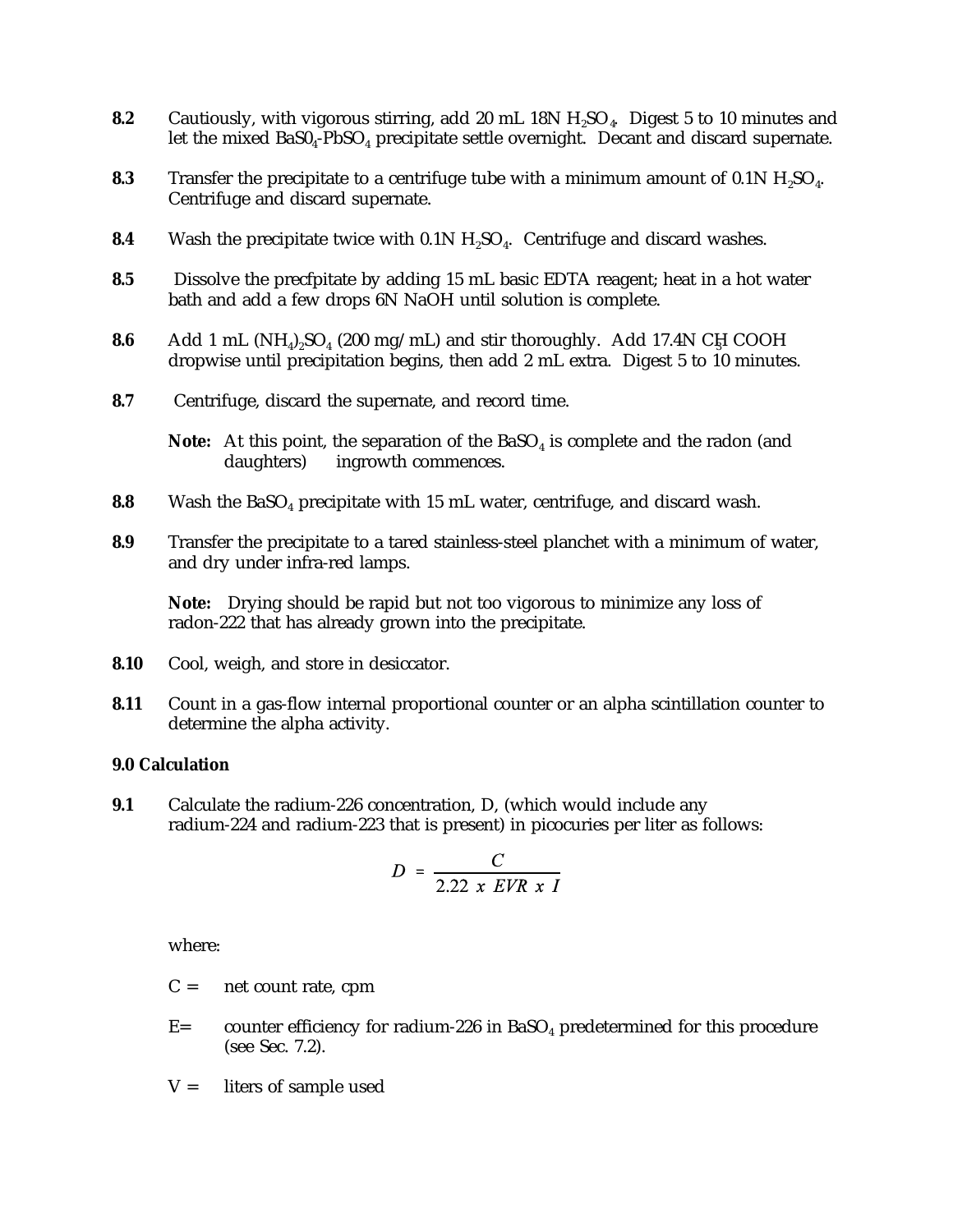- $R =$  fractional chemical yield
- I = ingrowth correction factor (See Sec. 9.2)
- 2.22 = conversion factor from dpm/pCi.
- **9.2** It is not always possible to count the BaSO<sub>4</sub> precipitate immediately after separation, therefore, corrections must be made for the ingrowth of the radium-226 daughters between the time of separation and counting according to the following table:

| Hours from separation to counting | <b>Ingrowth correction factor</b> |  |
|-----------------------------------|-----------------------------------|--|
| $\bf{0}$                          | $1.00\,$                          |  |
| $\mathbf{1}$                      | $1.02\,$                          |  |
| $\overline{c}$                    | 1.04                              |  |
| 3                                 | $1.06\,$                          |  |
|                                   |                                   |  |
| $\boldsymbol{4}$                  | $1.08\,$                          |  |
| $\overline{5}$                    | 1.10                              |  |
| $\boldsymbol{6}$                  | $1.12\,$                          |  |
|                                   |                                   |  |
| 24                                | 1.49                              |  |
| 48                                | 1.91                              |  |
| $72\,$                            | $2.25\,$                          |  |
|                                   |                                   |  |
| ${\bf 96}$                        | $2.54\,$                          |  |
| 120                               | 2.78                              |  |
| 144                               | 2.99                              |  |
|                                   |                                   |  |
| 192                               | $3.29\,$                          |  |
| 240                               | $3.51\,$                          |  |

#### **10.0 Precision and Accuracy**

**10.1** Precision and accuracy data for this method is taken from a survey of analyses of radium in water samples in the EMSL-Las Vegas intercomparison program for the period September 1977 to January 1979. Some of the laboratories participating in the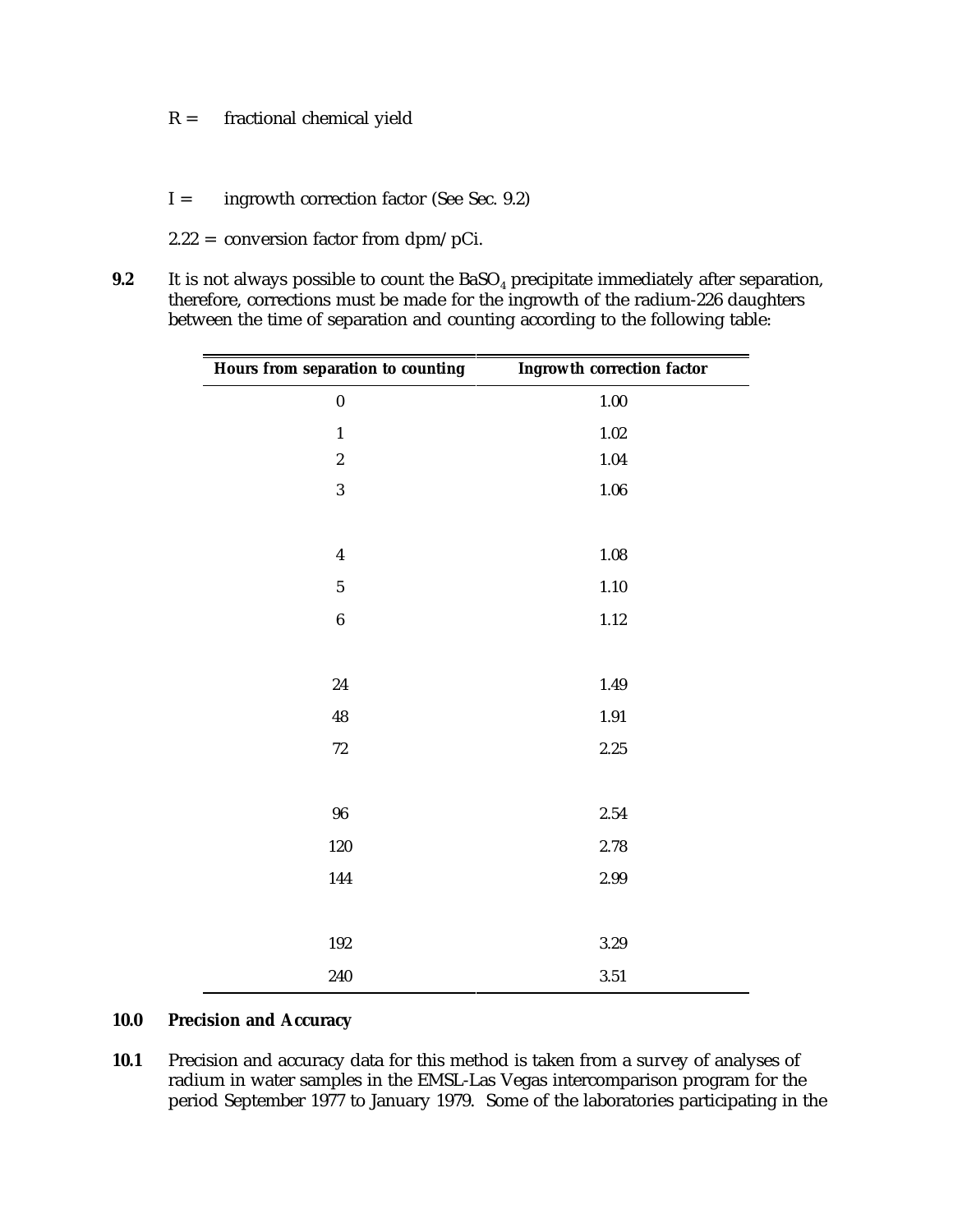EMSL-Las Vegas intercomparison program used this method because it was included in the approved methods and they did not have the capability for analyzing radium-226 by radon-222 emanation, (Method 903.1), which was also an approved method.

- **10.2** Eleven laboratories participated in from 1 to 7 of 8 intercomparison studies and analyzed 46 test samples for radium-226 by this method. Of the 46 tests, the data for 40 tests (in triplicate, for a total of 120 aliquots) was used for the laboratory performance statistical analysis. Of the 40 tests used, 29 tests (87 aliquots analyzed) gave acceptable results (results within 3 sigma of the known value, with 1 sigma equal to 15% of the known value). The extent of acceptability in the 40 tests (29 acceptable) was 72.5%.
- **10.3** The 8 intercomparison studies were conducted quarterly from September 1977 to January 1979. Two of the studies were performance studies in which the samples contained other radionuclides. Also, samples in all of the studies contained a known quantity of radium-228 activity (with the thorium-228 and radium-224 daughters partially ingrown).

| pCi/L (at separation) |            |            |            |
|-----------------------|------------|------------|------------|
| <b>Study</b>          | Radium-226 | Radium-228 | Radium-224 |
| 1                     | 3.5        | 9.3        | 0.4        |
| $\boldsymbol{2}$      | 10.2       | 14.6       | 1.1        |
| 3                     | 5.5        | 16.7       | 1.7        |
| 4                     | 6.5        | 7.9        | 0.8        |
| (performance)         |            |            |            |
| 5                     | 3.7        | 5.6        | 0.7        |
| 6                     | 6.8        | 20.8       | 3.0        |
| 7                     | 9.2        | 8.9        | 1.5        |
| 8<br>(performance)    | 5.0        | 5.4        | 0.8        |

**10.4** Radium-226, radium-228, and radium-224 activities in study samples:

- **10.5** It can be seen from the above table that the radium-224 was a significant contributor to the alpha activity of precipitated radium activity and therefore the samples were biased high for a radium-226 analysis by this method. A waiting period of 14 days after radium separation and purification before counting for alpha activity would reduce the radium-224 contribution to less than 0.1 of its activity at purification (radium-224 separation from its thorium-228 parent). The count would then need to be corrected for the ingrown radon-222 and its alpha emitting daughters.
- **16.6** The 72.5% acceptable results obtained by this method, even with the samples biased high, show the method to be an acceptable one for screening drinking water samples for radium-226.